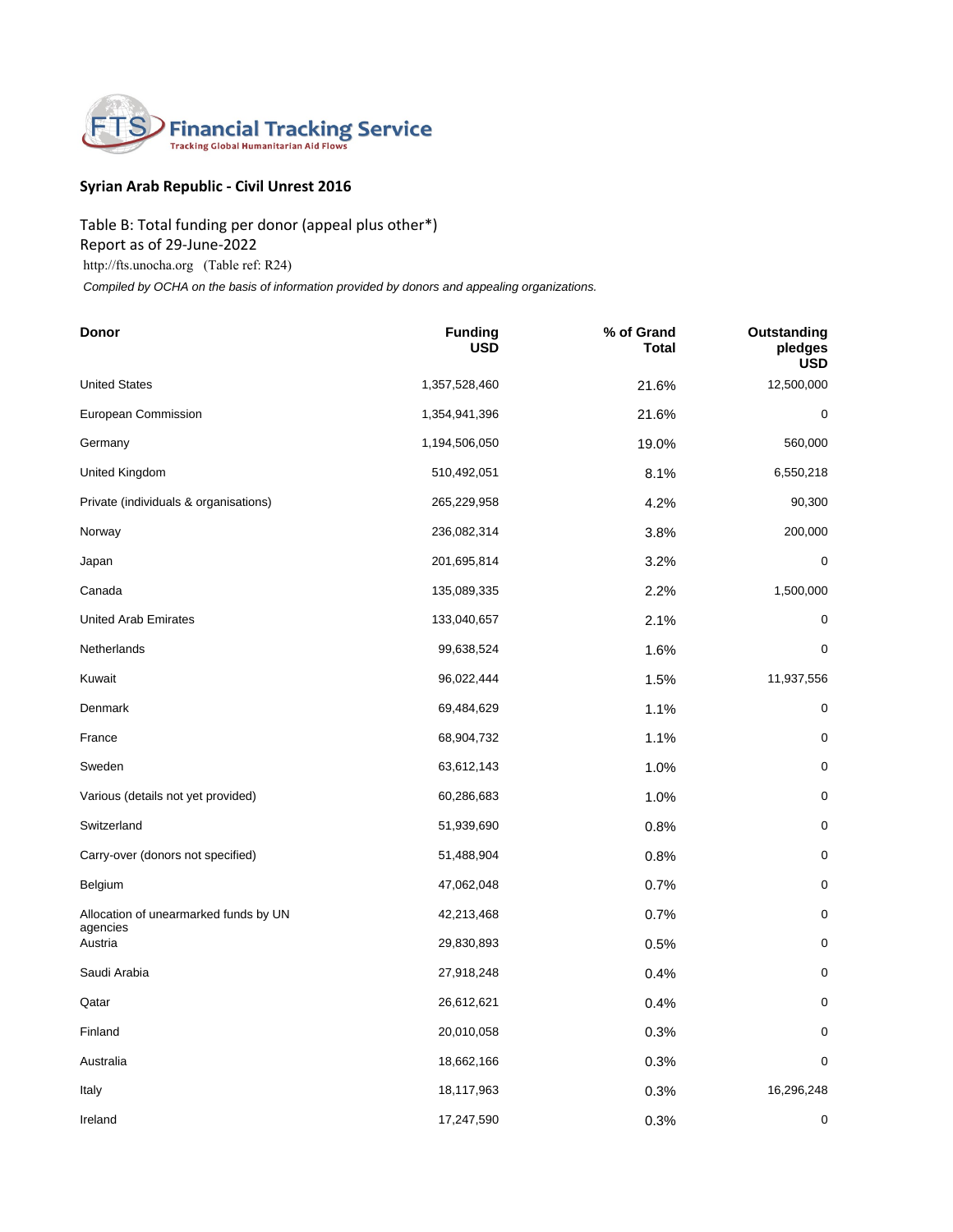| Spain                                                | 13,070,701 | 0.2% | $\pmb{0}$   |
|------------------------------------------------------|------------|------|-------------|
| Luxembourg                                           | 10,645,821 | 0.2% | $\pmb{0}$   |
| Central Emergency Response Fund<br>(CERF)            | 10,370,450 | 0.2% | $\mathbf 0$ |
| none                                                 | 8,143,894  | 0.1% | $\pmb{0}$   |
| <b>Russian Federation</b>                            | 6,800,000  | 0.1% | $\pmb{0}$   |
| Poland                                               | 5,235,117  | 0.1% | $\mathbf 0$ |
| Korea, Republic of                                   | 4,920,000  | 0.1% | 7,700,000   |
| Czech Republic                                       | 4,684,945  | 0.1% | $\mathbf 0$ |
| Iceland                                              | 3,757,048  | 0.1% | $\pmb{0}$   |
| Hungary                                              | 3,303,559  | 0.1% | $\mathbf 0$ |
| China                                                | 3,000,000  | 0.0% | $\pmb{0}$   |
| Mexico                                               | 2,000,000  | 0.0% | $\mathbf 0$ |
| New Zealand                                          | 1,457,762  | 0.0% | $\pmb{0}$   |
| Estonia                                              | 987,578    | 0.0% | $\pmb{0}$   |
| Slovakia                                             | 676,133    | 0.0% | $\pmb{0}$   |
| Serbia                                               | 557,414    | 0.0% | $\mathbf 0$ |
| <b>Belarus</b>                                       | 522,000    | 0.0% | $\mathbf 0$ |
| Romania                                              | 380,746    | 0.0% | $\mathbf 0$ |
| <b>Bulgaria</b>                                      | 278,665    | 0.0% | $\pmb{0}$   |
| Liechtenstein                                        | 249,469    | 0.0% | $\pmb{0}$   |
| Malta                                                | 168,422    | 0.0% | $\pmb{0}$   |
| Allocation of unearmarked funds by NGOs              | 144,300    | 0.0% | $\mathbf 0$ |
| Monaco                                               | 144,270    | 0.0% | 0           |
| Portugal                                             | 109,520    | 0.0% | 0           |
| Georgia                                              | 100,000    | 0.0% | $\pmb{0}$   |
| Lithuania                                            | 76,623     | 0.0% | $\pmb{0}$   |
| Slovenia                                             | 71,182     | 0.0% | $\pmb{0}$   |
| Latvia                                               | 54,825     | 0.0% | $\mathbf 0$ |
| Malaysia                                             | 50,000     | 0.0% | $\pmb{0}$   |
| World Bank                                           | 36,514     | 0.0% | $\mathbf 0$ |
| Andorra                                              | 16,816     | 0.0% | $\pmb{0}$   |
| Holy See                                             | 7,500      | 0.0% | $\pmb{0}$   |
| Allocation of funds from Red Cross / Red<br>Crescent | $-512,798$ | 0.0% | $\mathbf 0$ |

**Grand Total USD: 6,279,167,315 100.0% 57,334,322**